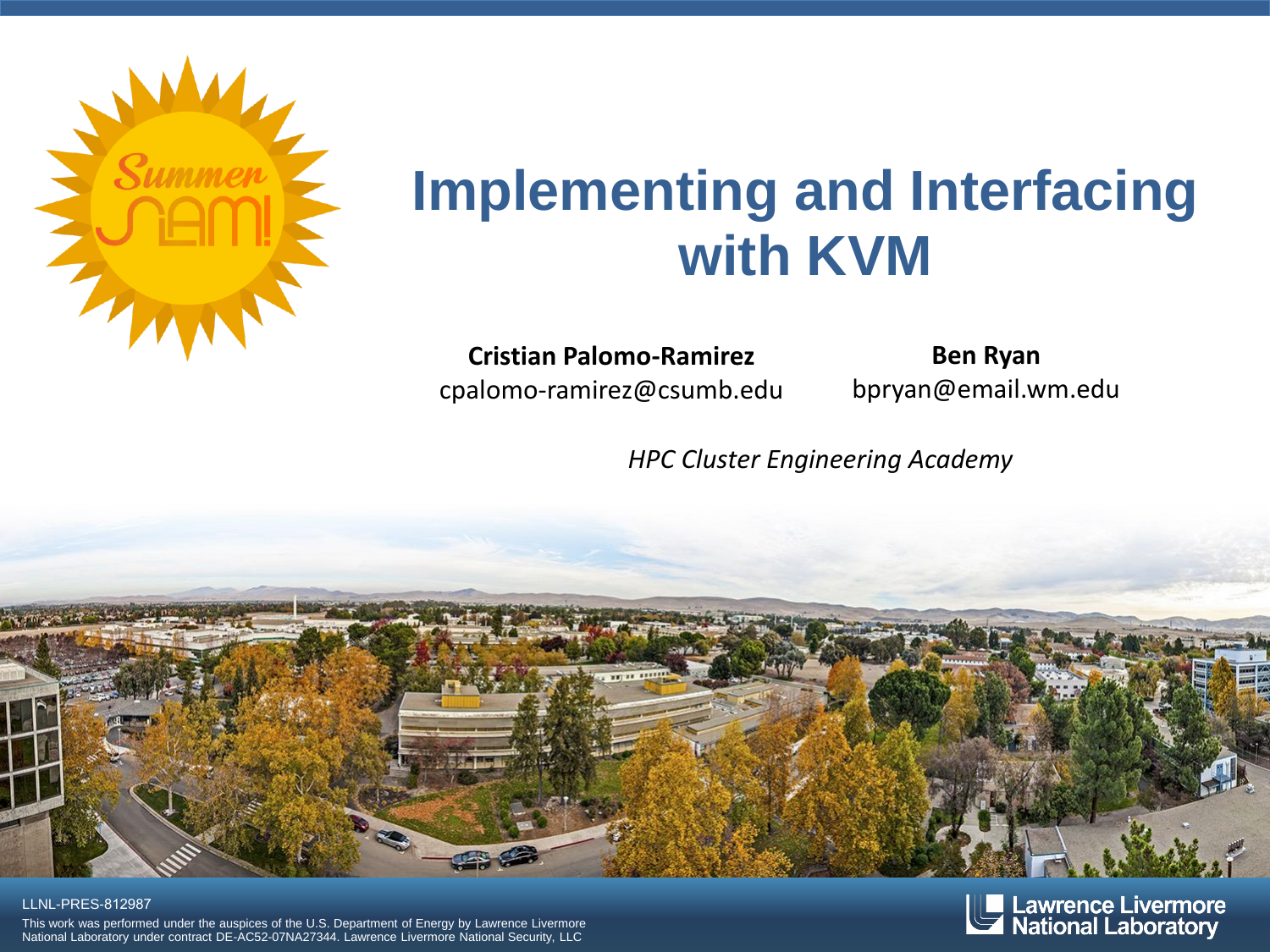# **What is KVM and why is it useful?**

- **A Kernel-based Virtual Machine (KVM) is a** type of VM that turns the Linux kernel into a bare-metal hypervisor.
- KVM allows the host machine to treat every guest (VM) as if it were a Linux process.
- Some of the benefits of a bare-metal VM are efficient usage of resources for smaller, specialized tasks, ease of testing, etc.
- The main benefits of KVM specifically is that it is built into Linux and is extremely efficient.



2



**Host OS** 

**Hardware** 

**Type 2 Hypervisor** 





(Hosted Architecture) Modified from Nakivo.com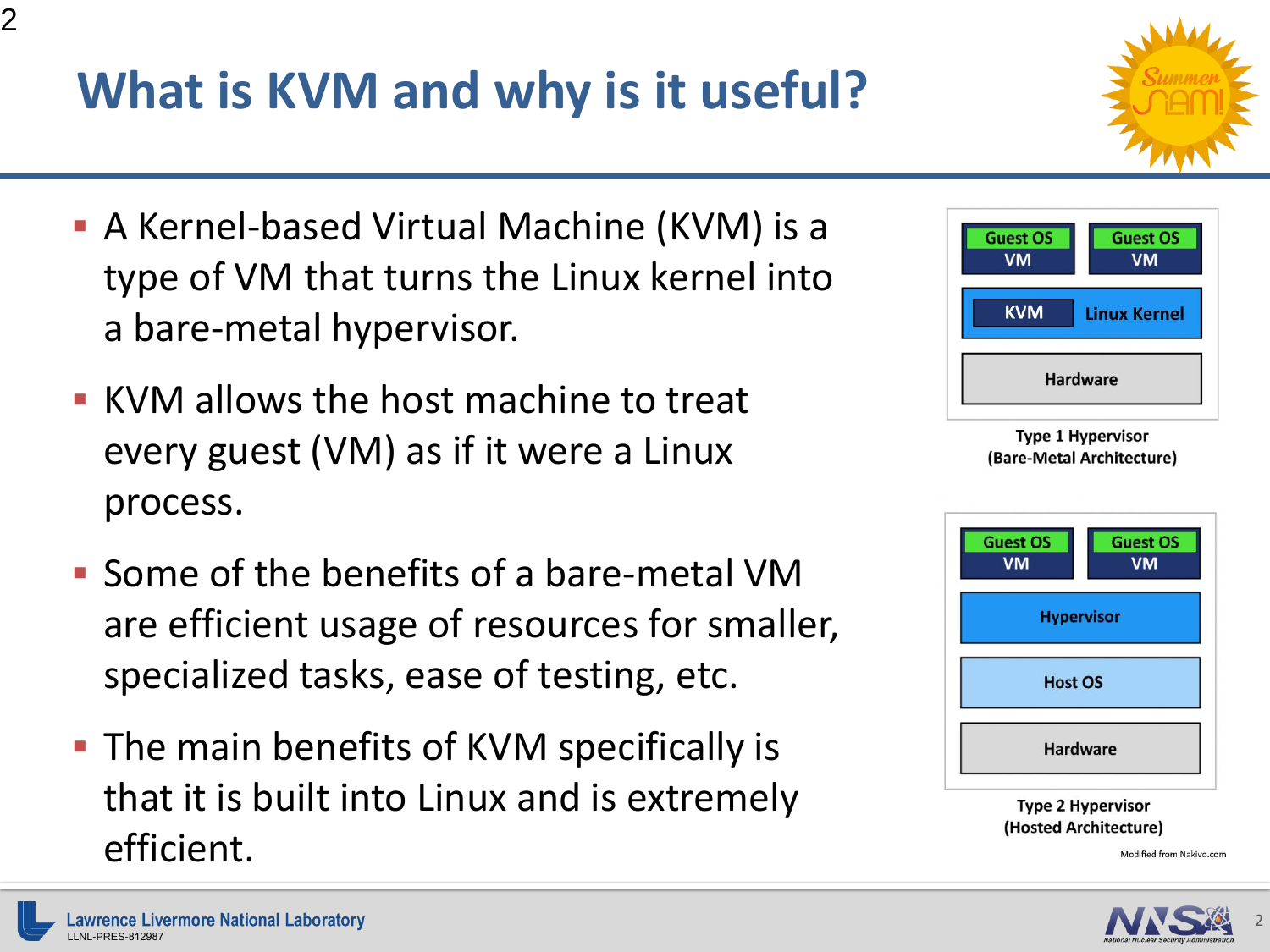### **Implementation and Tools**



- Virt-manager is a GUI tool commonly used to manage KVM guests
- libvirt is the tool/package for managing guests via the command line
- **Installing a variety of Linux distributions manually on individual** guests is time consuming.
- Using tools such as BASH scripting and Ansible can automate this process.
	- Kickstart allows for pre-configuration of the operating system prior to installation.

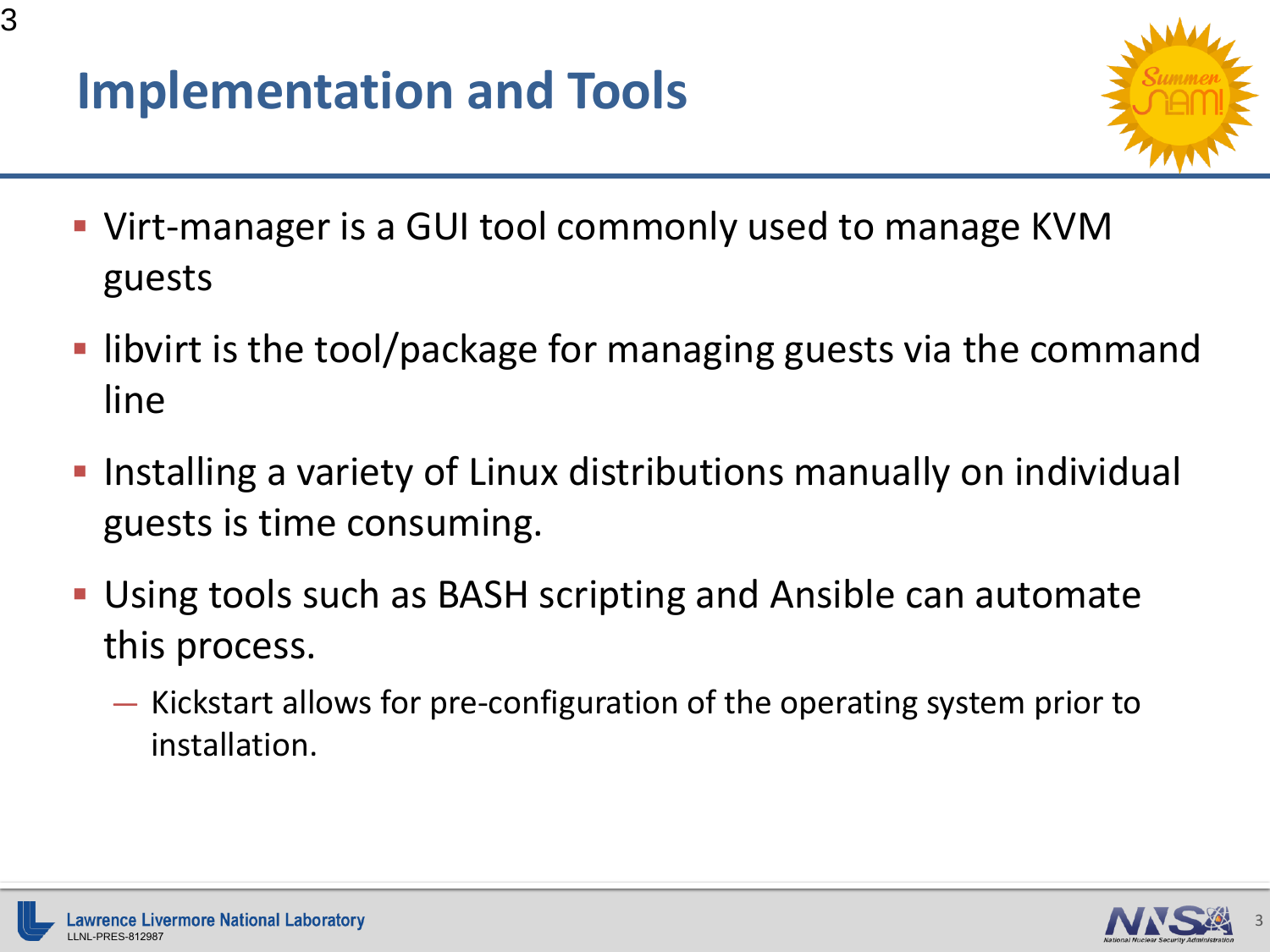4



- **Set up environment for testing MSR-safe kernel modules**
- **Create base images for various Linux distributions with** configuration
	- Required packages
	- Test user with sudo privileges
	- Automated installation
	- Documentation for future admin use/maintenance
- Respond to Gitlab Continuous Integration requests
	- script/tool to run the CI request on the allocated image
	- capture results/logs
	- deallocate/clean up instance